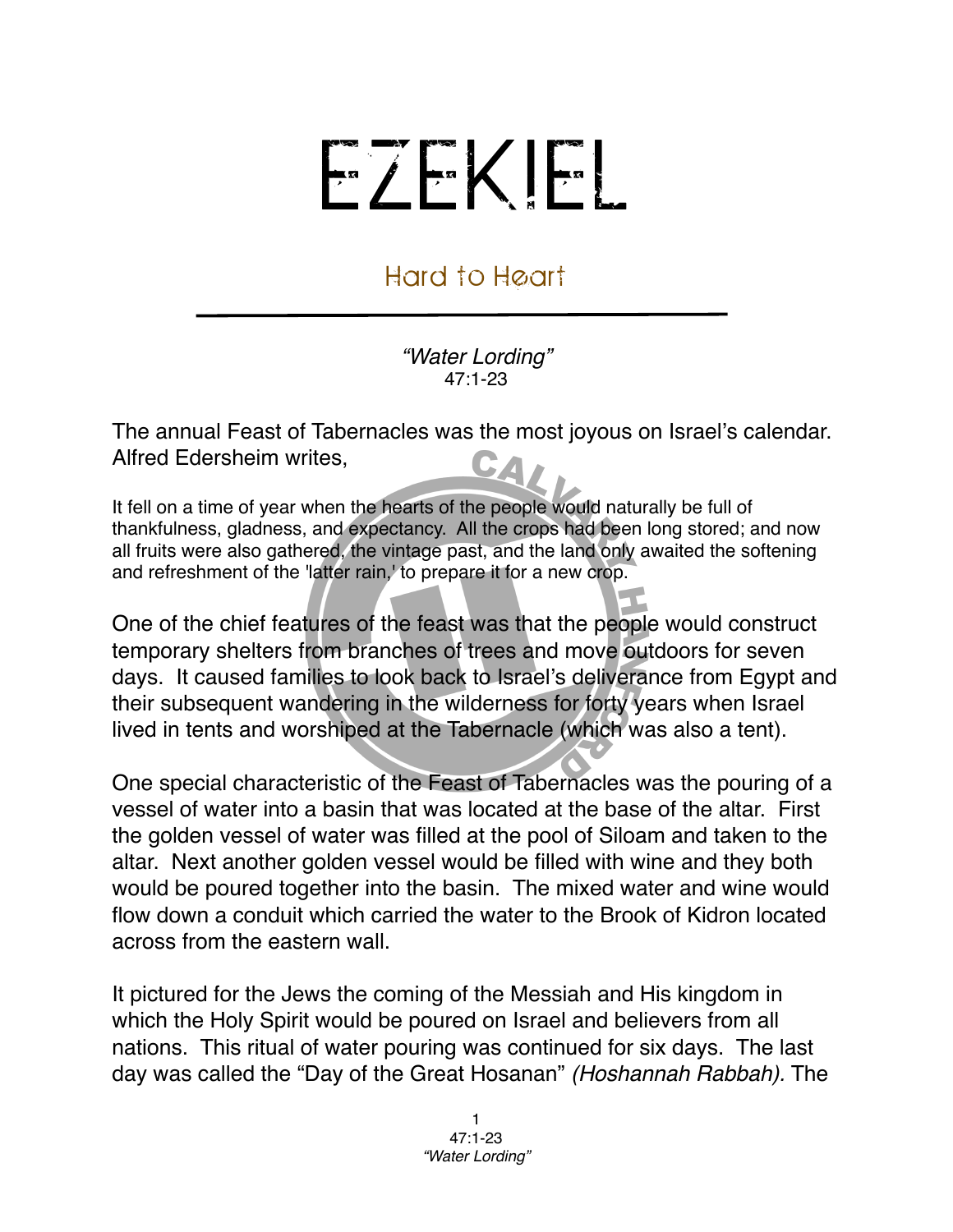word "Hoshannah" means to *save now* and, applied to the feast, became "Hosanna." It was a look forward to the coming of the Messiah to establish the kingdom of God on the earth.

This makes the event of Jesus entering the city in what is called the "Triumphal Entry" come alive for us. John records (12:13) that as Jesus entered Jerusalem the people, "took branches of palm trees, and went forth to meet him, and cried, Hosanna: Blessed is the King of Israel that cometh in the name of the Lord."

Matthew 21:15 records the chief priest and scribes became seriously upset because this greeting and prayer was reserved only for the coming of the Messiah. Mark records that the people also cried "Blessed be the kingdom of our father David, that cometh in the name of the Lord: Hosanna in the highest" (11:10).

Following His entry into Jerusalem Jesus went to the Temple and we read, "In the last day, that great day of the feast, Jesus stood and cried, saying, If any man thirst, let him come unto me, and drink. He that believeth on me, as the Scripture hath said, out of his belly shall flow rivers of living water" (John 7:38-39).

Thus was Jesus representing Himself as the fulfillment of the symbolism of Tabernacles, as the Messiah Whose coming would result in the pouring-out upon all believers of the Holy Spirit and the establishing of the kingdom on earth.

What does this have to do with Ezekiel? In his commentary on Ezekiel, scholar Charles Lee Feinberg says,

Water-drawing on the Feast of Tabernacles... **owed much of its ceremonial symbolism to this passage** [in Ezekiel 47].

Prominent in chapter forty-seven is a fountain of water whose source is the Temple and continuously flows out through the Promised Land.

Ezekiel 47:1 Then he brought me back to the door of the temple; and there was water, flowing from under the threshold of the temple toward the east, for the front of the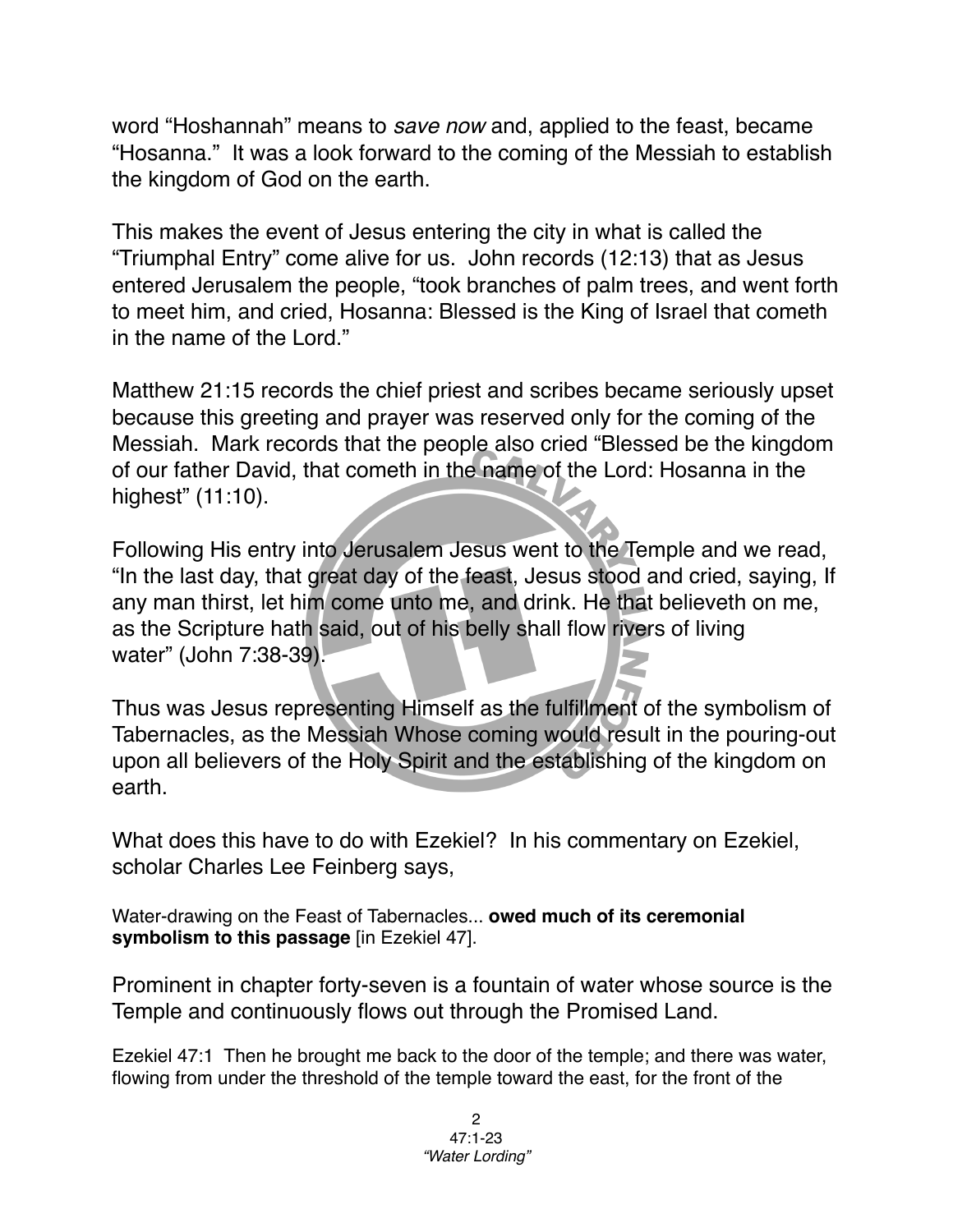temple faced east; the water was flowing from under the right side of the temple, south of the altar.

Ezekiel 47:2 He brought me out by way of the north gate, and led me around on the outside to the outer gateway that faces east; and there was water, running out on the right side.

We've established in prior studies that the "he" who is leading Ezekiel on this tour is Jesus.

Why aren't we simply told it's Him? Because there is joy in the discovery! It's an aspect of our Lord that He is romantic and wants to be found out as we desire to know Him.

Ezekiel was led by Jesus back to the front of the Temple building where he saw the origin of the river coming from under the Temple porch. It apparently went underground and reemerged from under the eastern gate. As it continued through the city, into the countryside, toward the Jordan Valley, it became wider and deeper so that it was a great river.

It's not the only place in Scripture to describe this living water in the future kingdom:

- Psalm 46:4 alludes to the "river whose streams make glad the city of God."
- Psalm 65:9 speaks of the "streams of God" that provide water for the agriculture of the land.
- Isaiah 33:20 foresees Zion as a place of "broad rivers and streams."
- Joel 3:18 envisions the "fountain that will flow out of the Lord's house."
- Zechariah14:8 describes the "living water" that will flow out from Jerusalem heading east and the west.

Ezekiel 47:3 And when the man went out to the east with the line in his hand, he measured one thousand cubits, and he brought me through the waters; the water came up to my ankles.

Ezekiel 47:4 Again he measured one thousand and brought me through the waters; the water came up to my knees. Again he measured one thousand and brought me through; the water came up to my waist.

Ezekiel 47:5 Again he measured one thousand, and it was a river that I could not cross; for the water was too deep, water in which one must swim, a river that could not be crossed.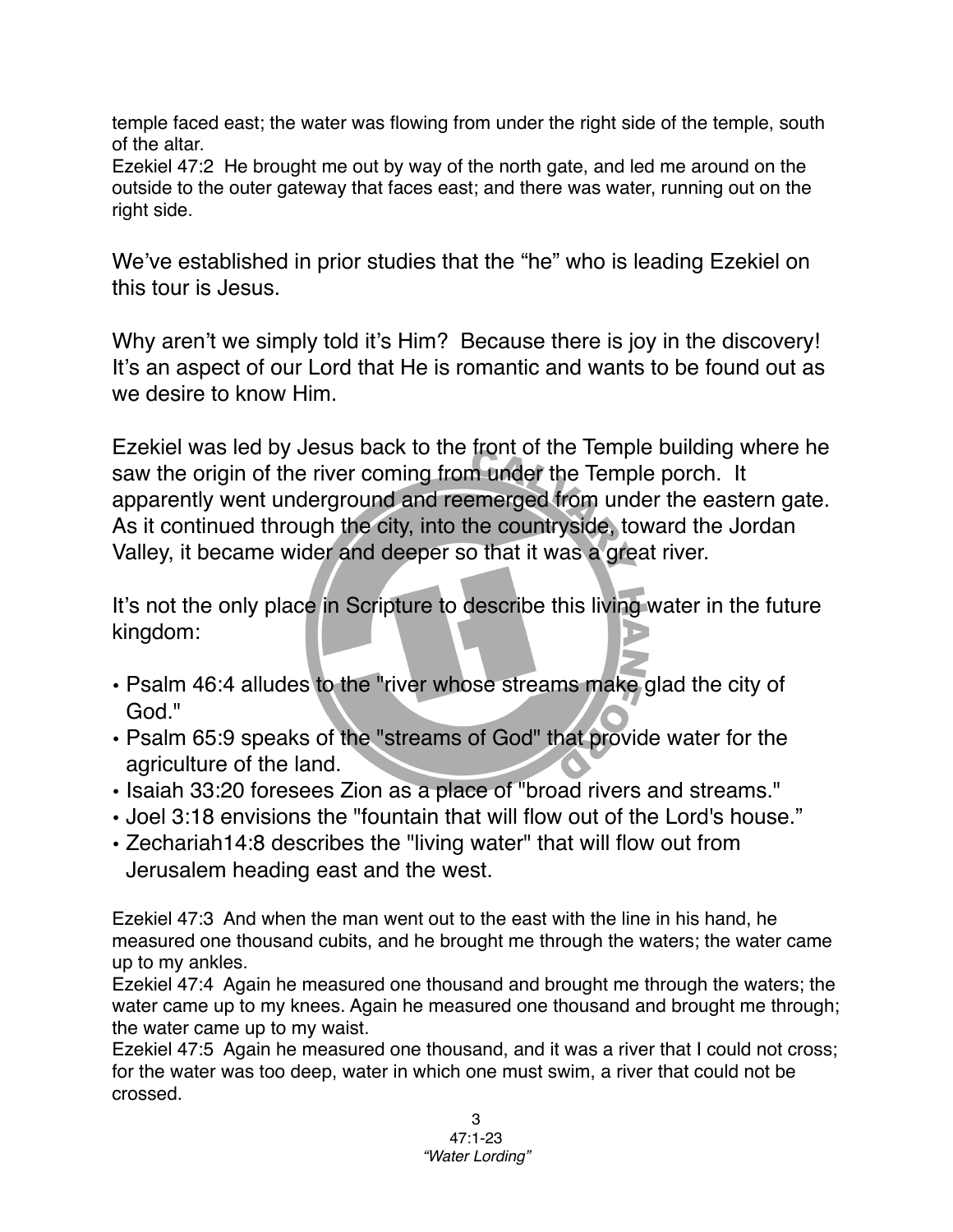Of interest here is that when this water emerges it is described, in verse two, as "run[ning] out." The words mean *to trickle*. But this trickle, without any other water joining it, gets broader and deeper as it flows - defying all natural laws and putting us in the realm of the miraculous.

It's hard to get a grip on the exact conditions that will prevail in the future Millennial Kingdom. The Lord is going to be doing all sorts of unusual things, like have a trickle of water become a mighty rushing river.

Ezekiel 47:6 He said to me, "Son of man, have you seen this?" Then he brought me and returned me to the bank of the river.

Ezekiel 47:7 When I returned, there, along the bank of the river, were very many trees on one side and the other.

Ezekiel 47:8 Then he said to me: "This water flows toward the eastern region, goes down into the valley, and enters the sea. When it reaches the sea, its waters are healed. Ezekiel 47:9 And it shall be that every living thing that moves, wherever the rivers go, will live. There will be a very great multitude of fish, because these waters go there; for they will be healed, and everything will live wherever the river goes.

Ezekiel 47:10 It shall be that fishermen will stand by it from En Gedi to En Eglaim; they will be places for spreading their nets. Their fish will be of the same kinds as the fish of the Great Sea, exceedingly many.

Ezekiel 47:11 But its swamps and marshes will not be healed; they will be given over to salt.

Ezekiel 47:12 Along the bank of the river, on this side and that, will grow all kinds of trees used for food; their leaves will not wither, and their fruit will not fail. They will bear fruit every month, because their water flows from the sanctuary. Their fruit will be for food, and their leaves for medicine."

Don't confuse this passage in Ezekiel with the description of eternity in Revelation chapter twenty-two. Yes, there are similarities, notably that a river flows through and nourishes trees on both its sides. In the Revelation, however, you are clearly told that there will be **no Temple** (21:22).

As this river enters the Dead Sea, the water there will become fresh. The Dead Sea, now some six times saltier than the ocean, will become completely salt-free. This now-lifeless body of water will then support life so that where the river flows everything will live. Fishermen will crowd the shores.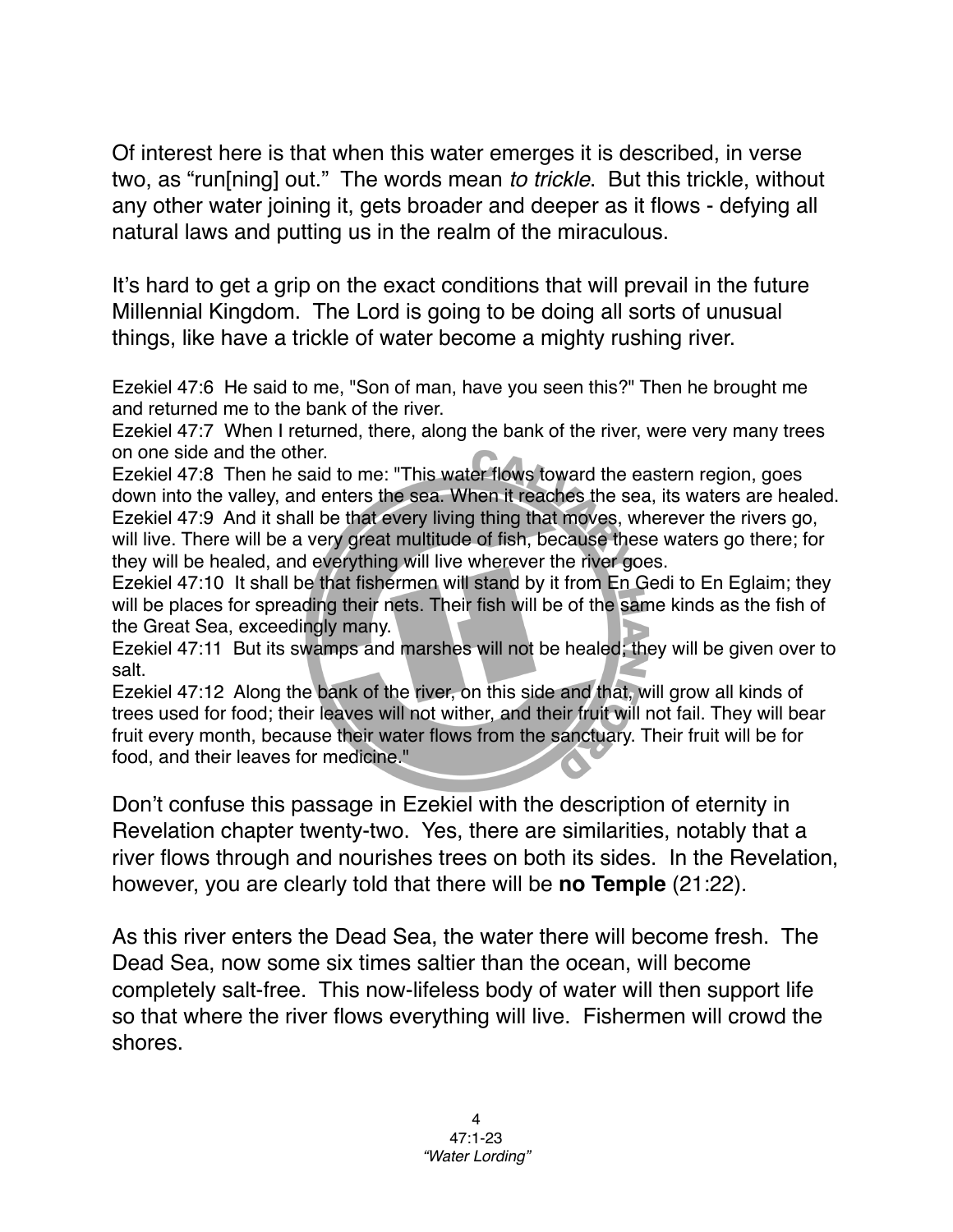While the Dead Sea itself will be made fresh, the swamps and marshes will not become fresh; they will be left for salt. Don't think of that as a bad thing! Salt is an essential element and the Dead Sea area is Israel's chief source of salt.

It's telling us that God will provide for all of Israel's needs.

Another way God will provide for Israel is by the trees on the riverbanks that will bear fruit year-round. God will use these trees to meet people's physical needs. The fruit will provide food and their leaves will provide healing. How healing will come from the leaves is not clear but sickness will be virtually eliminated. It's one of those 'Millennial-mysteries.'

Beginning with verses thirteen and fourteen we see the future division of the land to the tribes of Israel. It is a subject that will occupy the rest of the book.

Ezekiel 47:13 Thus says the Lord God: "These are the borders by which you shall divide the land as an inheritance among the twelve tribes of Israel. Joseph shall have two portions.

Ezekiel 47:14 You shall inherit it equally with one another; for I raised My hand in an oath to give it to your fathers, and this land shall fall to you as your inheritance.

God promised Abraham and his physical descendants certain land in what we call the Middle East and that promise has never been rescinded. Israel's experiencing blessing in the land was conditioned on her obedience, but her right to possess the land has *never* been revoked.

Any system of understanding the Bible as a whole, what we call systematic theology, **must** account for the literal promises God made to the physical descendants of Abraham. Thus if a system is grossly ignorant of Israel, stating, for example, that **we** are now somehow ʻspiritual Israel,' well, I reject that. And if the system is wrong on so fundamental a truth, so important a topic, why follow it at all?

One such system is called replacement theology. One of its adherents, Kenneth Gentry, defines replacement theology as follows: "We believe that the international Church has superseded for all times national Israel as the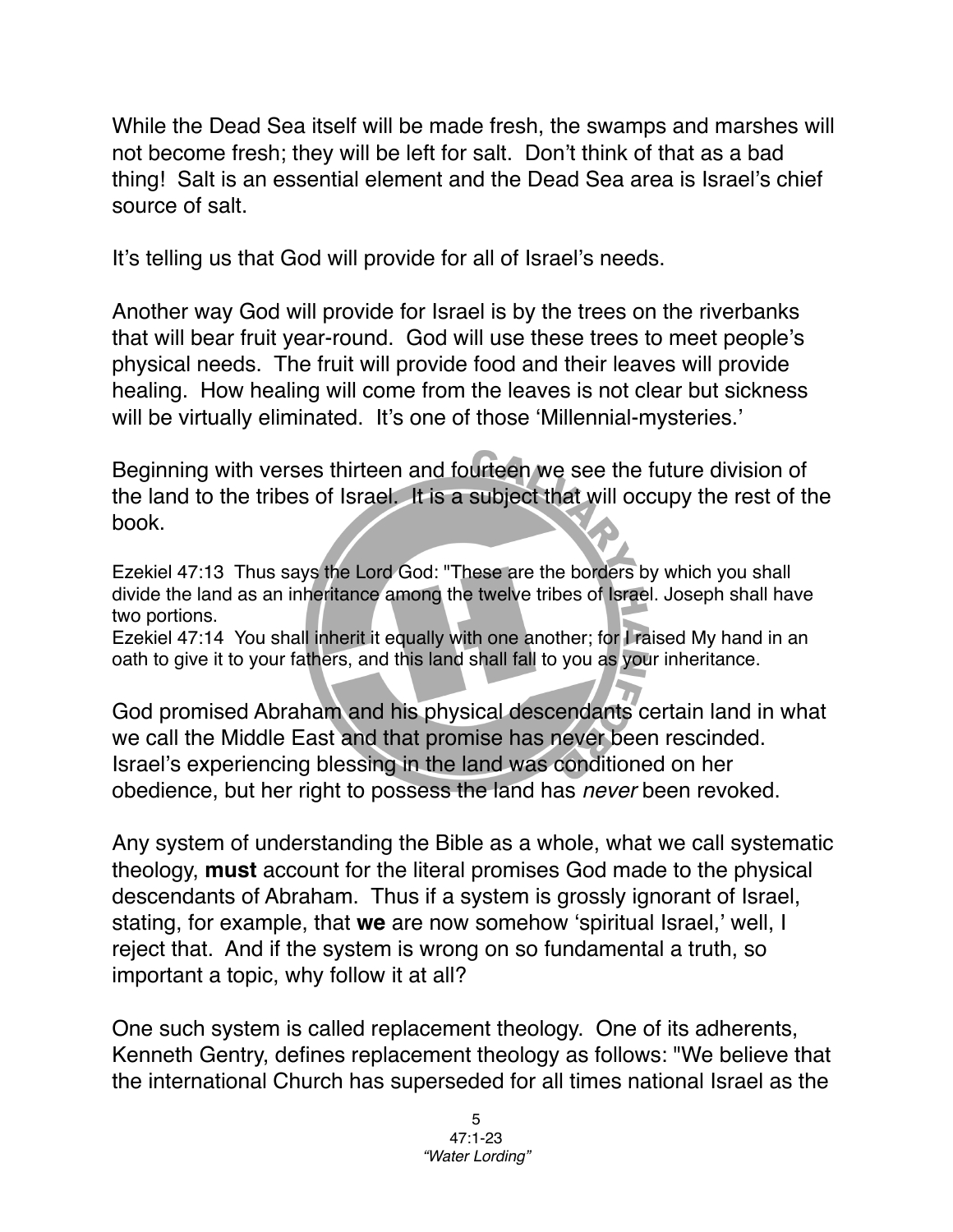institution for the administration of divine blessing to the world." European scholar Ronald Diprose defines replacement theology as follows: "the Church completely and permanently replaced ethnic Israel in the working out of God's plan and as recipient of Old Testament promises addressed to Israel."

Also called *supersessionism*, they believe that Israel has no future in the plan of God. The church inherits all the blessings, while Israel is meant to endure only curses.

Another systematic theology, Reformed Covenant theology, is described by one of its adherents this way:

For Reformed theology, the church has always been the Israel of God and the Israel of God has always been the church. Reformed covenant theology distinguishes the old and new covenants. It recognizes that the church was temporarily administered through a typological, national people, but the church has existed since Adam, Noah, and Abraham; and it existed under Moses and David; and it exists under Christ.

No, the church has not existed since Adam! It is a mystery revealed in the New Testament.

At best, these views mishandle major portions of the Bible. At worst, they foster anti-Semitism. We reject their views on Israel. And I'm serious when I say that if they can be so wrong about Israel, which is such a huge part of Scripture, why think they are right about other issues?

We believe that the church is the current instrument through which God is working in this age **and** God has a future plan in which He will restore national Israel

In verses fifteen through twenty we get the borders of the land.

Ezekiel 47:15 "This shall be the border of the land on the north: from the Great Sea, by the road to Hethlon, as one goes to Zedad,

Ezekiel 47:16 Hamath, Berothah, Sibraim (which is between the border of Damascus and the border of Hamath), to Hazar Hatticon (which is on the border of Hauran).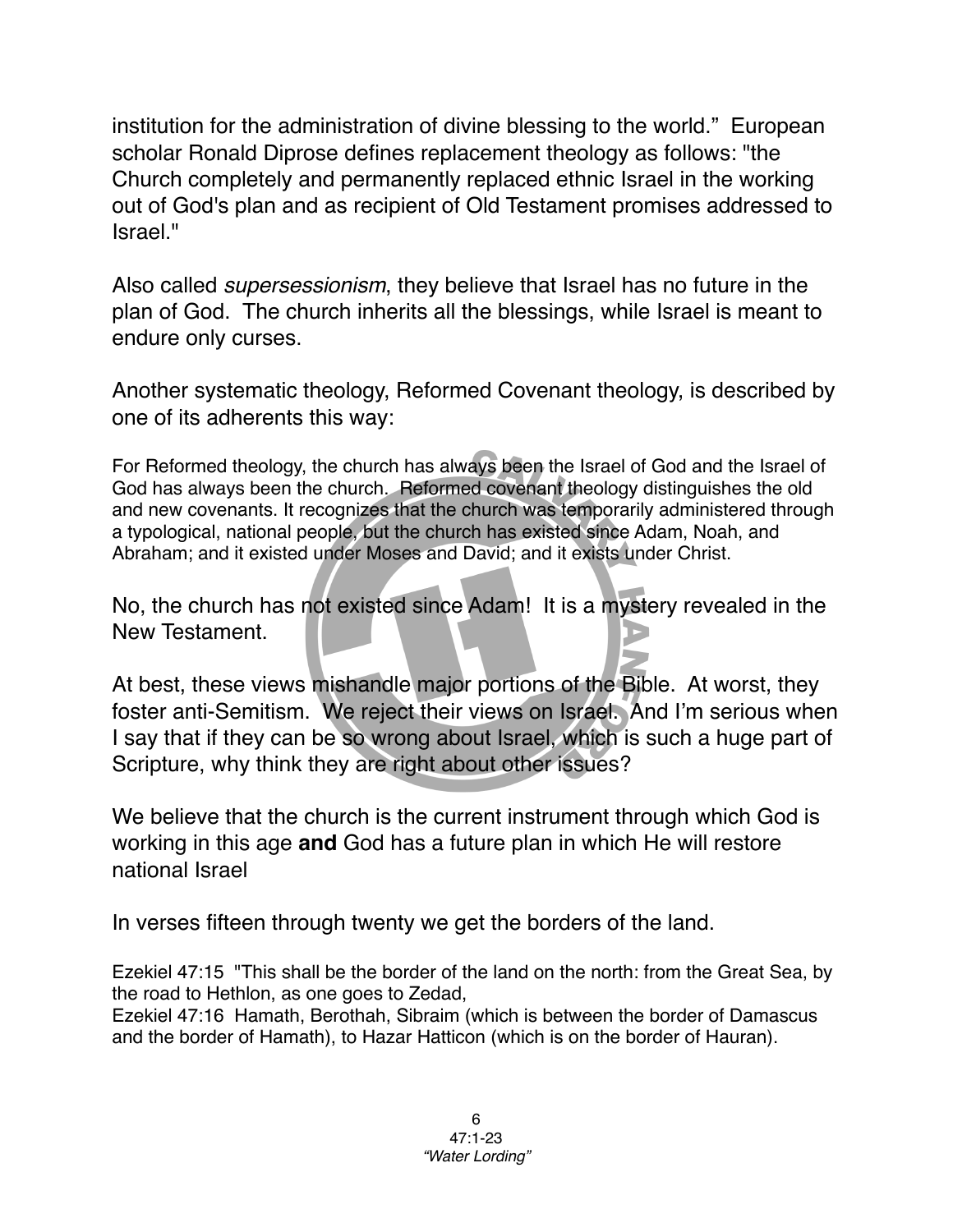Ezekiel 47:17 Thus the boundary shall be from the Sea to Hazar Enan, the border of Damascus; and as for the north, northward, it is the border of Hamath. This is the north side.

Ezekiel 47:18 "On the east side you shall mark out the border from between Hauran and Damascus, and between Gilead and the land of Israel, along the Jordan, and along the eastern side of the sea. This is the east side.

Ezekiel 47:19 "The south side, toward the South, shall be from Tamar to the waters of Meribah by Kadesh, along the brook to the Great Sea. This is the south side, toward the South.

Ezekiel 47:20 "The west side shall be the Great Sea, from the southern boundary until one comes to a point opposite Hamath. This is the west side.

The land shown to Moses in Deuteronomy thirty-four and allotted among the tribes by Joshua was never fully under Israelite control. Much of it was captured initially but abandoned to Canaanite resettlement when the Israelites failed to fully drive them out. More of it was lost during the disastrous days of the Judges. David recaptured a lot of it, but by reason of the faithlessness of the people of God, much was again lost to neighbors, far or distant, during the days of the kings. All had been lost, of course, as Ezekiel was writing to the exiles in Babylon.

The vision of a fully restored Israel, occupying all it's territory, was given at a time when it was, in human terms, impossible. The exiles were to walk by faith in the ultimate future promised to them.

Ezekiel 47:21 "Thus you shall divide this land among yourselves according to the tribes of Israel.

Ezekiel 47:22 It shall be that you will divide it by lot as an inheritance for yourselves, and for the strangers who dwell among you and who bear children among you. They shall be to you as native-born among the children of Israel; they shall have an inheritance with you among the tribes of Israel.

Ezekiel 47:23 And it shall be that in whatever tribe the stranger dwells, there you shall give him his inheritance," says the Lord God.

Ezekiel also included regulations for allotting land to resident aliens who will want to associate with Israel. Being considered native-born Israelites, they are to be allotted an inheritance among the tribes of Israel. Though foreigners had always been allowed to live in Israel, in the Millennium they will be allowed to enjoy other privileges previously granted only to Israelites. Though the Millennial Age will be a time of blessing for believing Israel, believing Gentiles will also enjoy God's blessing.